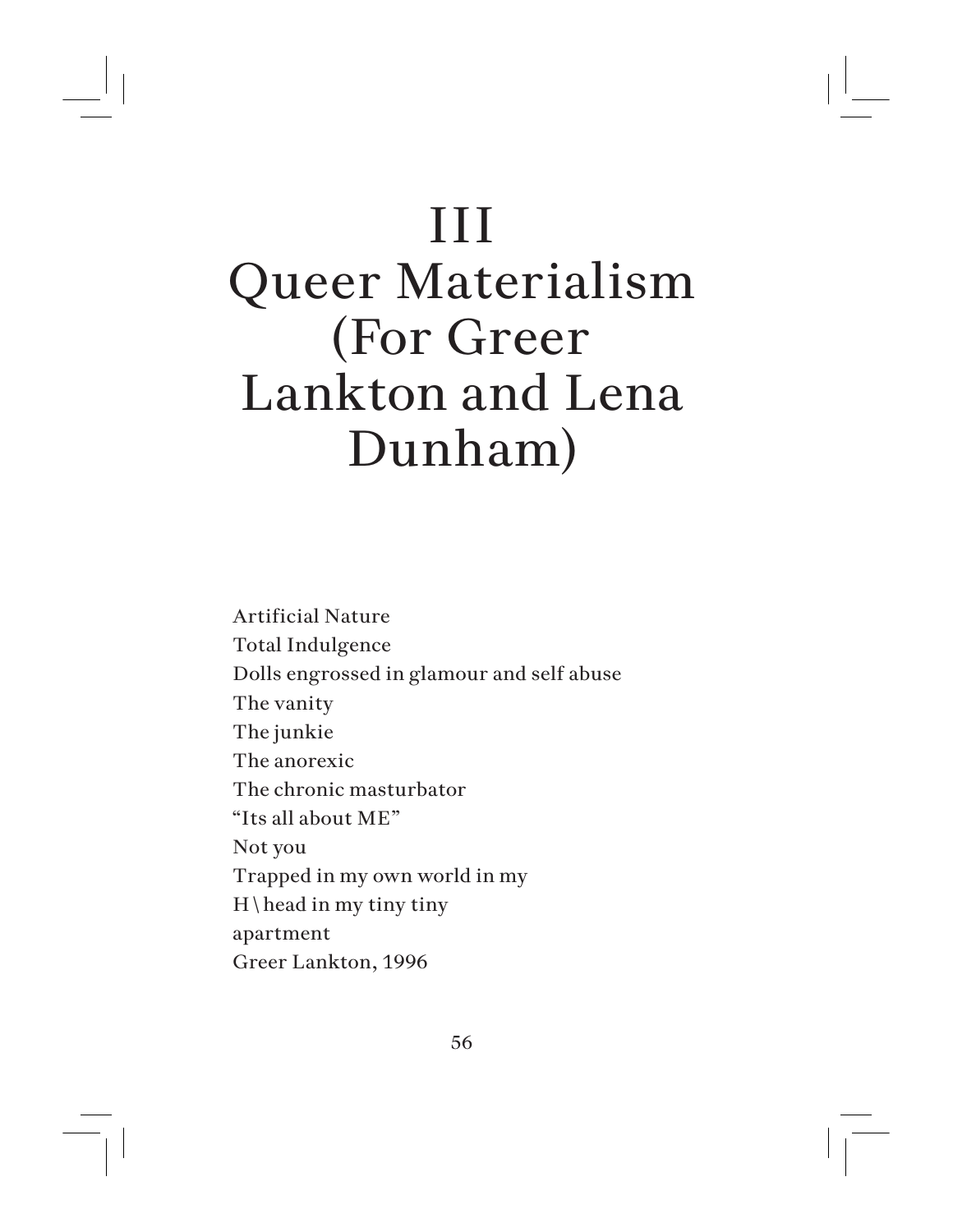The list of symptoms in Greer Lankton's poem that she wrote for the press release of what would be her final exhibition is about herself and exactly not about herself. It is about herself and the discourse surrounding herself. It enumerates her and what people think about her and what people think about her work, and they are all collapsed, as if, near the end, Lankton accepted that it would all be about "her," that all the objects and people and images that she made would become equated with "her"—an illustration of "her"—not unlike how, perhaps, she was forcibly gendered at the very beginning of her life so long ago, or how the work of queer, women, and other nonnormative artists becomes unitarily reduced so often to autobiography. Yet exhibiting or illustrating or containing or receiving these discursive, externally applied qualities were bodies and materials. There was Greer's body, which was subject to a certain fascination, as remains the case for non-normatively gendered folks. In addition, there were the bodies of the sculptures and objects and images that she made, and those bodies too became the subjects of lurid fascination, indeed a clinical art-historical and queer art-historical gaze. The perceived sickness of her characters has been read as subversive, liminal, deconstructive, and melancholic—all monikers we use to describe queerness and transness, indeed queerness and transness as symptoms of postmodernism and not anything in and of themselves. To ask for or seek an essence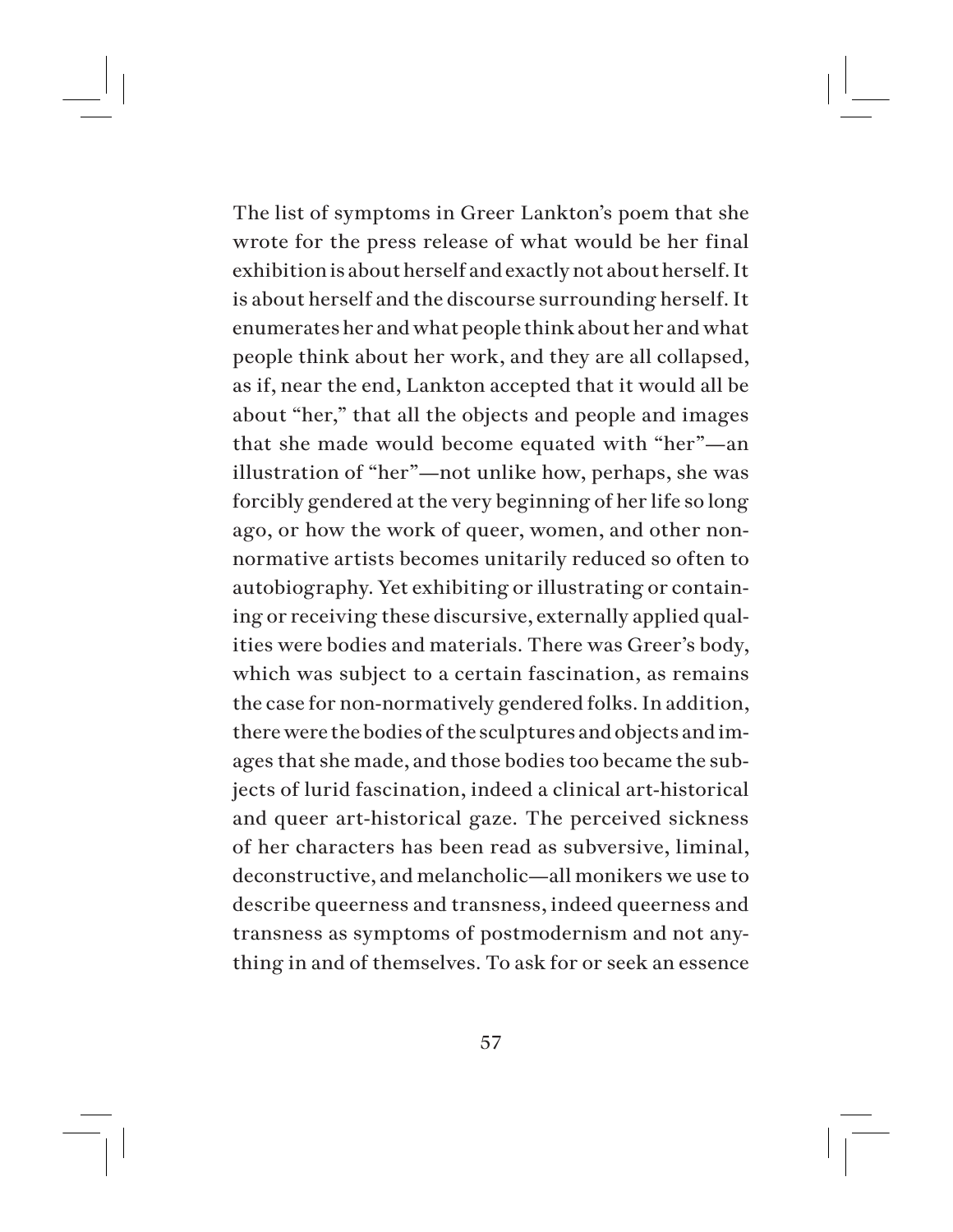or authorial truth is not queer, we are told, but I think that Lankton's work has those essences, a resistance to being-in-between or being the subject of longing for the past. That essence, however, is not some sort of queer truth or truth-of-queerness, but rather, love. Some time ago, the curator Lia Gangitano mentioned to me quite offhandedly that Greer did not consider her dolls to be grotesque as we might, but rather quite commonplace and friendly. They were her best friends, and she did not see them as some statement about anorexia or body modification—two common themes that shape how she has been discussed. Rather, in light of Gangitano's comment, Lankton's medium was love, and for her love was not liminal. So, can we theorize love formally, compositionally, art historically? In truth, I do not know that we can, but we might try.

Given that I have begun with something heard secondhand, as is often the case with queer artists of the 1970s and 1980s, Lankton's story is filled with hearsay and muddied (productively, I think) by interpersonal drama, and it is important in this exploratory study to lay out Lankton's biographical landscape in order to support further research and oral histories. We do know that Lankton was born in 1958 to a conservative, religious family in Holly, Michigan. Playing with dolls and wearing women's clothing were disallowed by her preacher father, so she made her own outfits and friends. She grew up and studied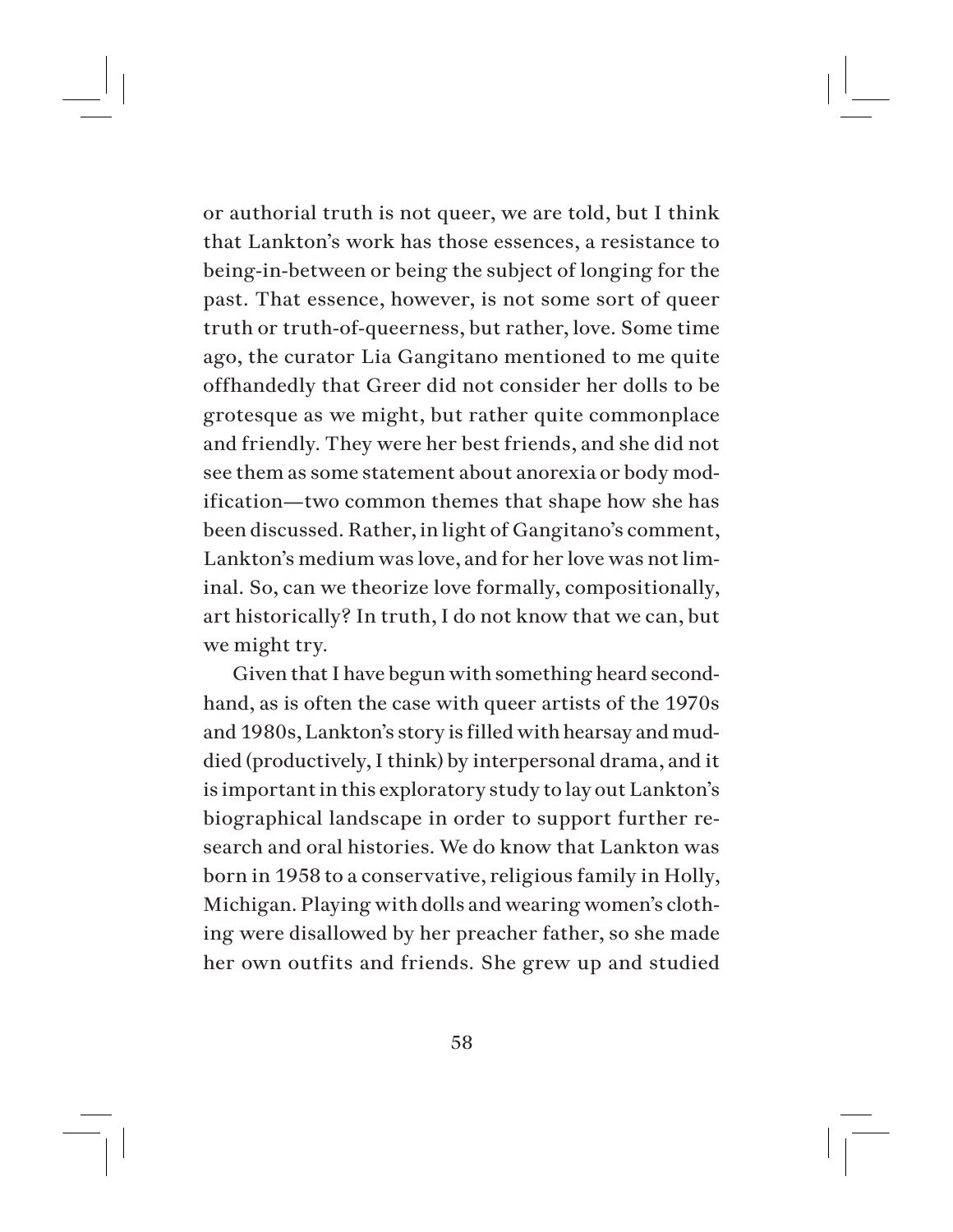at the School of the Art Institute of Chicago. She then moved to New York in the late 1970s, entered the Pratt Institute, underwent gender confirmation surgery at the age of twenty-one (which was, according to Lankton, paid for by her father's congregation), and became a part of Nan Goldin's crowd in the East Village. She was a muse for Goldin and Peter Hujar, among others, and collaborated with David Wojnarowicz as well. In 1981, Lankton was included in the foundational exhibition *New York / New Wave* at MoMA PS1, curated by Diego Cortez, which introduced a host of important queer / punk figures like Jimmy DeSana, Jean-Michel Basquiat, and Keith Haring. Lankton subsequently began showing at the gallery Civilian Warfare in 1981, which would also give Wojnarowicz two early and formative solo shows in 1983 and 1984. She married her partner Paul Monroe in 1987, and the two undertook many collaborations, which continued after her death, when Monroe began caring for her estate. Goldin took their wedding photos. Lankton filled the windows of Barney's and the East Village hotspot Einstein's (owned by Monroe) with her art. She then moved back to Chicago and was later included in the 1995 Whitney Biennial and Venice Biennale. The following year, Lankton staged her exhibition *It's all about ME, Not You* at the Mattress Factory in Pittsburgh, and simultaneously in New York, she was on Goldin's poster for her retrospective at the Whitney Museum. Her body was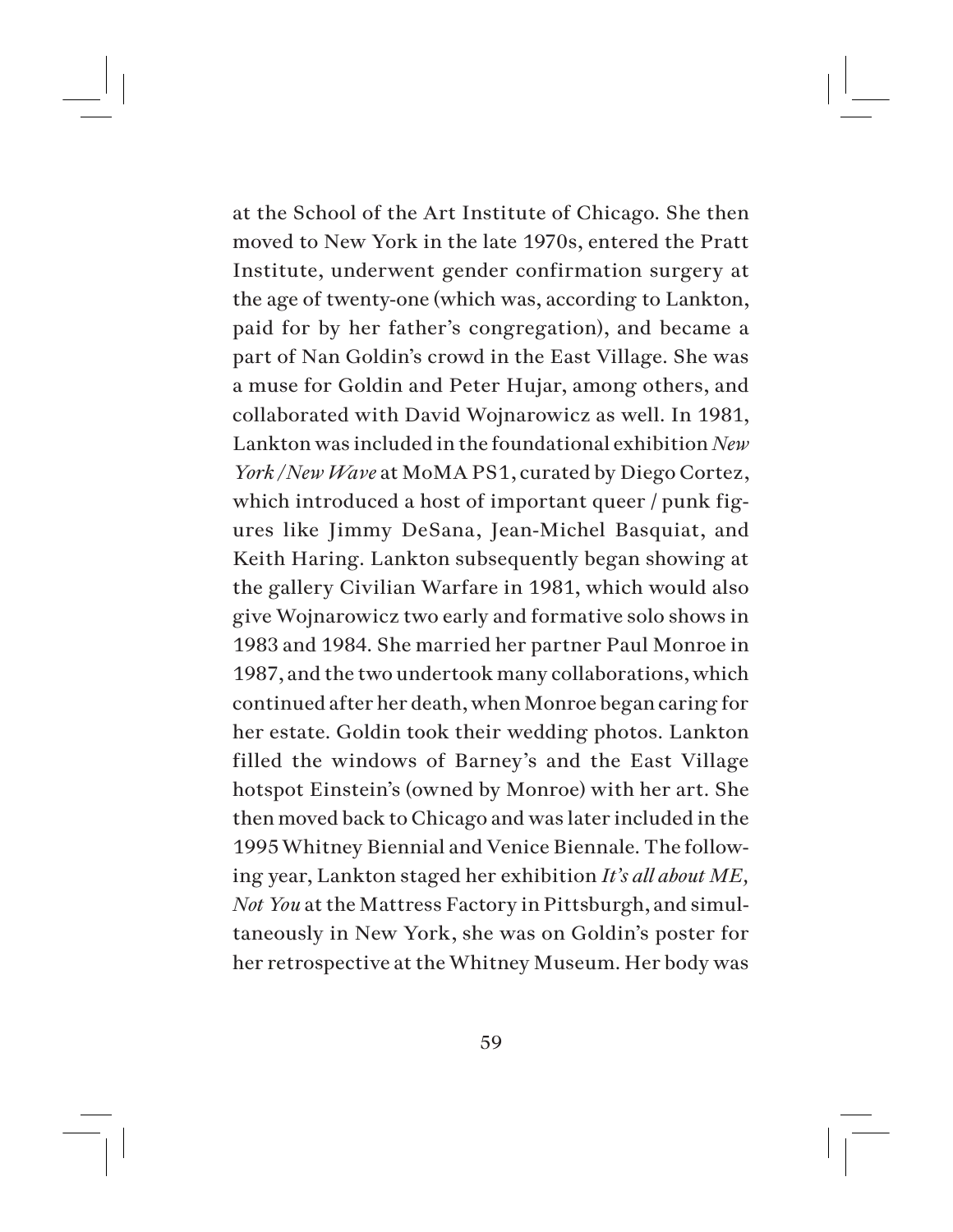ravaged by drug use and anorexia, and she died soon after her opening at the age of thirty-eight. Her most visible appearances since her death have been Lia Gangitano's mini-retrospective and an inclusion in the 2019 exhibition *Outliers and American Vanguard Art* at the National Gallery and Los Angeles County Museum of Art. The installation at the Mattress Factory is now permanently on view.

With these biographical details in mind, we can then consider what is not so certain—what might be relegated to the realm of gossip, which has been, after all, essential to queer histories, for example in the work of Henry Abelove and Gavin Butt.<sup>1</sup> Firstly, there has been a problematic focus on the nature of Lankton's transness, as evinced by a recent article in *Artsy*: "Monroe believes [Lankton's] mother forced her into the operation because she felt a trans daughter was preferable to a gay son."<sup>2</sup> The article then cites a 1985 interview in *i-D* that indicates Lankton's own ambivalence about her transness, as if Lankton's opinion about her gender or sexuality in a single moment is reflective of the course of her entire life. Other details are queerly fuzzy. Monroe moreover maintains that the two never divorced, and that Lankton's mother forged the divorce papers. Some claim or imply that Lankton's death was a suicide, while others indicate that she had no suicidal intent, and died accidentally while taking high doses of drugs to deal with the ongoing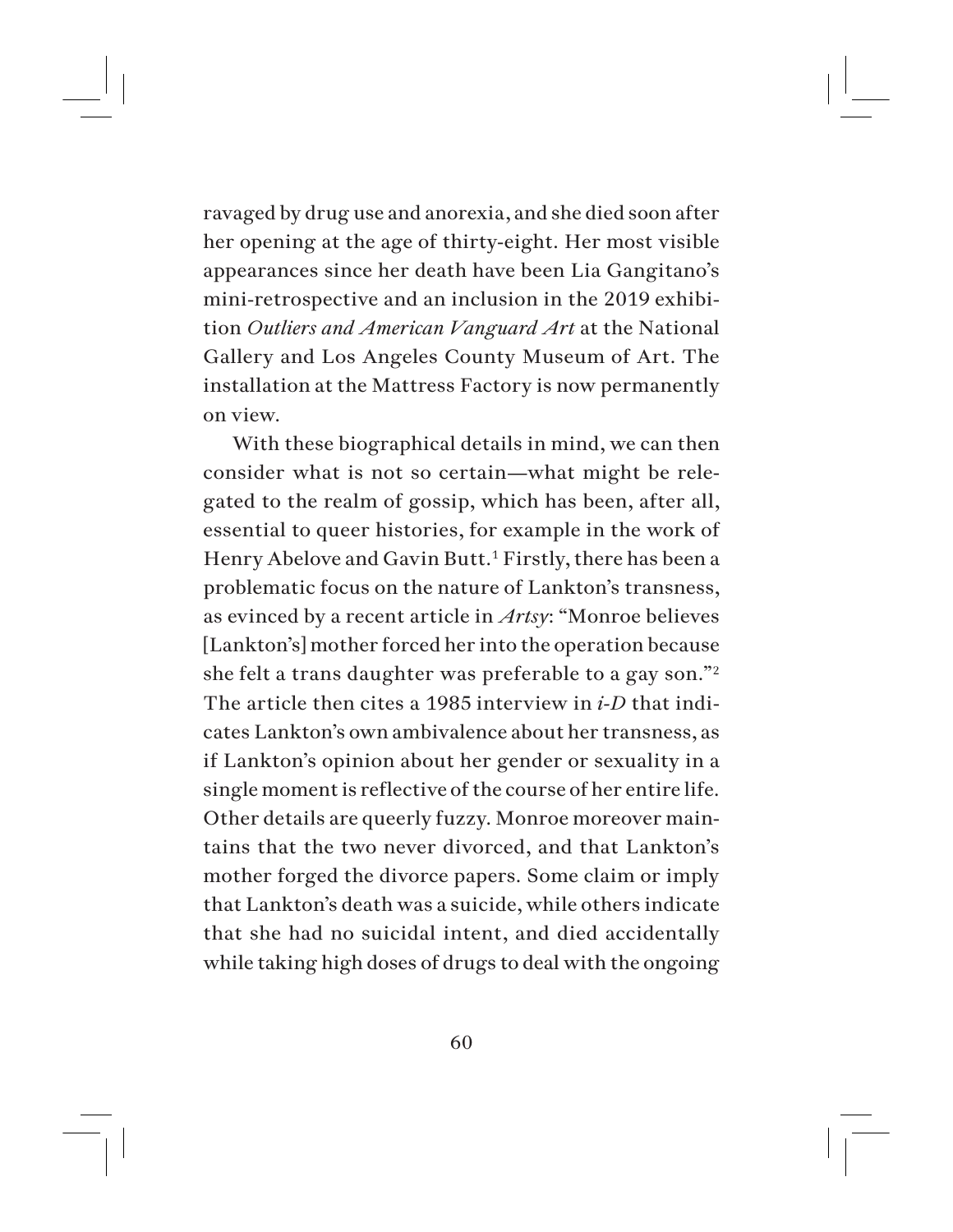pain of her surgery (or just because she wanted to get as high as she could). And finally, Monroe recounts that Lankton's family attempted to throw out her work after her death. People had to dig it out of a dumpster, and the Mattress Factory acquired what was saved. The Mattress Factory, however, argues that Lankton's family voluntarily came forward with a donation. In any case, the Mattress Factory and Monroe's archive, called G.L.A.M. (the Greer Lankton Archives Museum), remain separate. Given all this competing information, we might wonder, what constitutes Lankton's archive of love, and who verifies it as such? What does it record? Can it only ever be a metric of opposition or erasure or suffering? As Monroe has written: "Greer didn't just make figures—she created creatures, with a past, present, and future."3 We might therefore allow Greer to have the same temporal freedom.

Indeed, Lankton's archival whereabouts may be somewhat liminal or in-between-categories, but her work is not. It is both and neither art history per se and performance per se. It is solid and weighty and unruly and bodily, not in the sense of, for example, Mignon Nixon's psychoanalytic reading of Louise Bourgeois in *Fantastic Reality: Louise Bourgeois and a Story of Modern Art*, or the universalizing pretentiousness of object-oriented ontology, but rather in a way that cannot be easily reclaimed for theory or anti-theory, for modernism or postmodernism. Lankton's work filled up a dumpster, so the story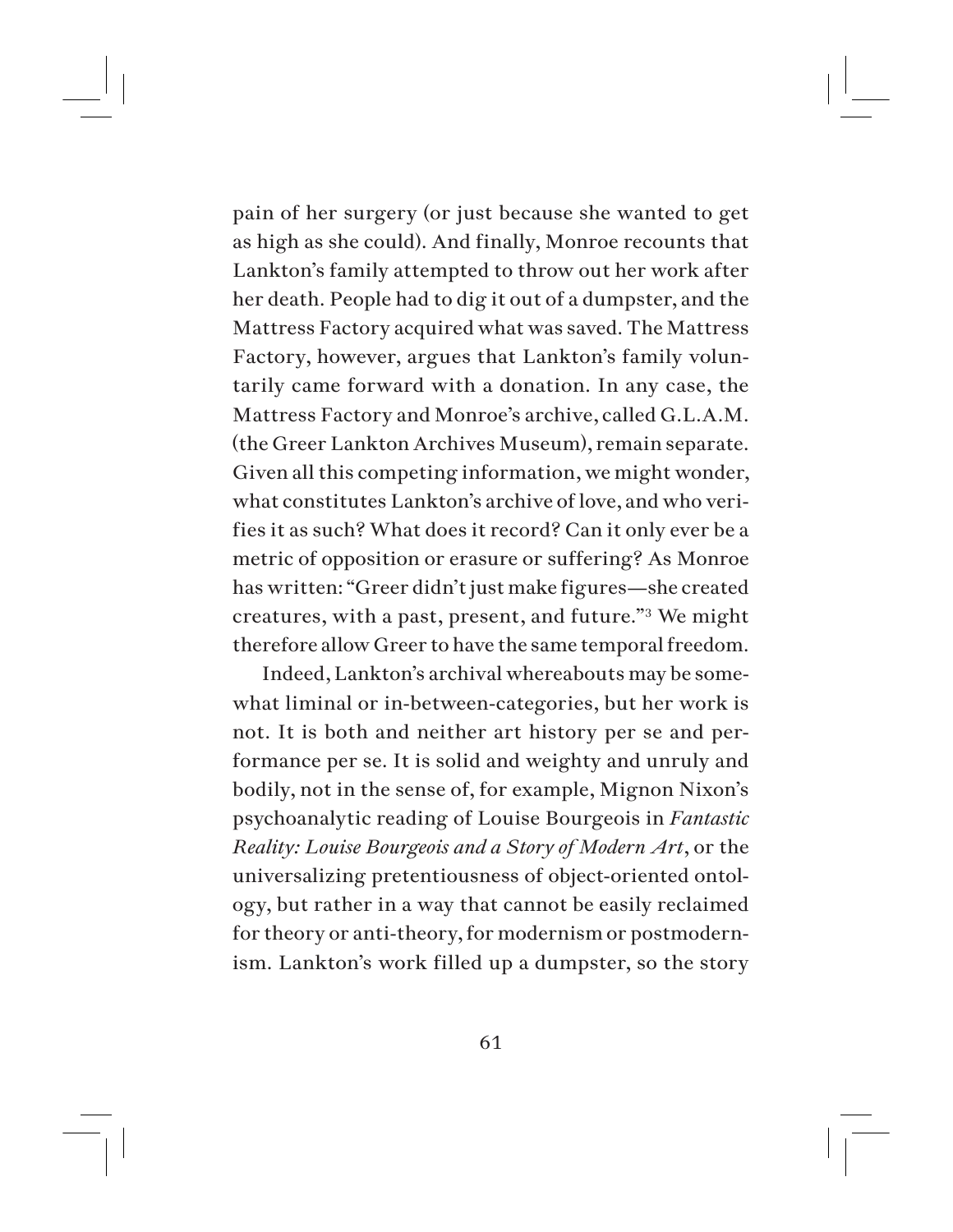goes, and now fills up museums and storage units and homes. Yet as much as it exists as hefty matter, Lankton's work exists likewise in the realm of theory, asking pertinent questions about autobiography, intentionality, sculpture, surrealism, scale, authenticity, criticality, craft, and so on.

Yves-Alain Bois, in his melancholic and unsurprisingly patriarchal 1990 book *Painting as Model*, argues from the position that he is the only one to have theorized what he calls a "materialist formalism," meaning, according to Bois, a condition "for which the specificity of the object involves not just the general condition of its medium, but also its means of production in its slightest detail."<sup>4</sup> He opines about a formalism that is rooted not only in generalized medium-specific properties, but something that responds to an exhaustive, obsessive even, relationship to the material specificities of a given art object. Lankton had already theorized that, as have so many other queers and/or women and/or people of color, such as Betye Saar, Noah Purifoy, Jimmy DeSana, Laurie Simmons, and Lorna Simpson. It is easy to critique Bois and his *October* magazine comrades for their depoliticization of art and art history, but that has been done better elsewhere.<sup>5</sup> So maybe the best thing to do would be to embrace it as a potential method, right?

In many ways, normative art histories can interpolate the dangerous presence of queerness only if it is reduced to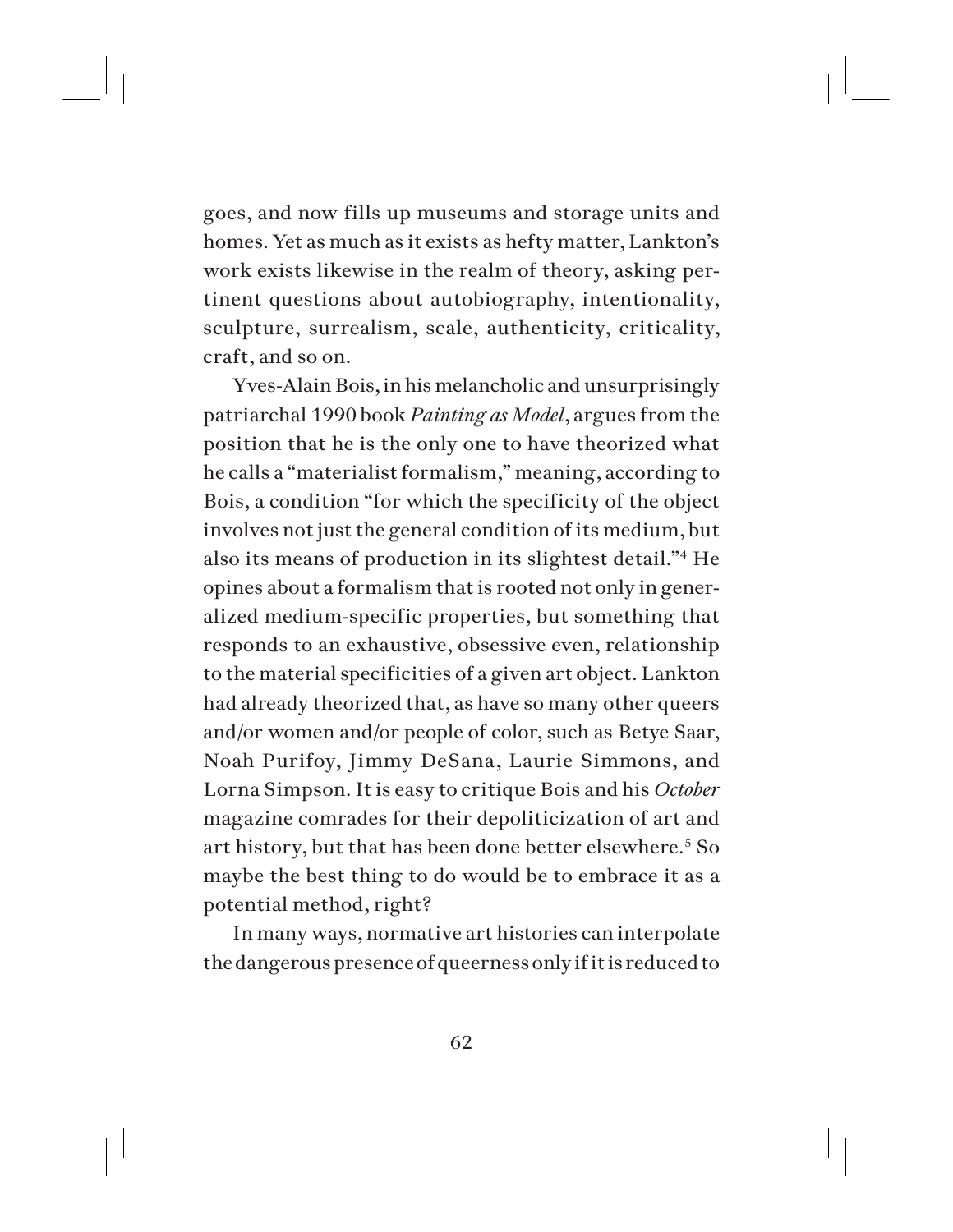something immaterial. One way of "queering," as it were, Bois would be to use his materialist formalism as a way of thinking through a queer materialism, that is, a chance to see queer art and artists as something other than infectious and liminal chimera and instead focus on process. Such a grafting of theory would not be incomprehensible. In *Painting as Model* at least, Bois is as wounded and fanatical and nostalgic as any queer might be.

However, I was reminded while writing this that, about seven years ago, I was criticized by a fellow panelist at the National Women's Studies Association annual conference for using Gayle Salamon's writing on transgender theory in order to discuss Piero Manzoni, who was a quintessentially sexist artist. I thought it was novel, but it was probably just dripping with cis privilege. To be truthful, I still look back fondly on my naïve and problematic attempt at intellectual novelty, but, unlike Bois, I hope to meet criticism with self-modification, rather than re-entrenchment. So, to the point of queering Bois's materialist formalism, I say let us leave dismantling the normative house with normative tools to straight people. Let us also leave "queering" to straight people and instead draw queerness out of objects without applying it as an exterior force.

Then I was brought back again to "Notes on Queer Formalism." I realized that queer formalism might imply that queers and/or women and/or people of color have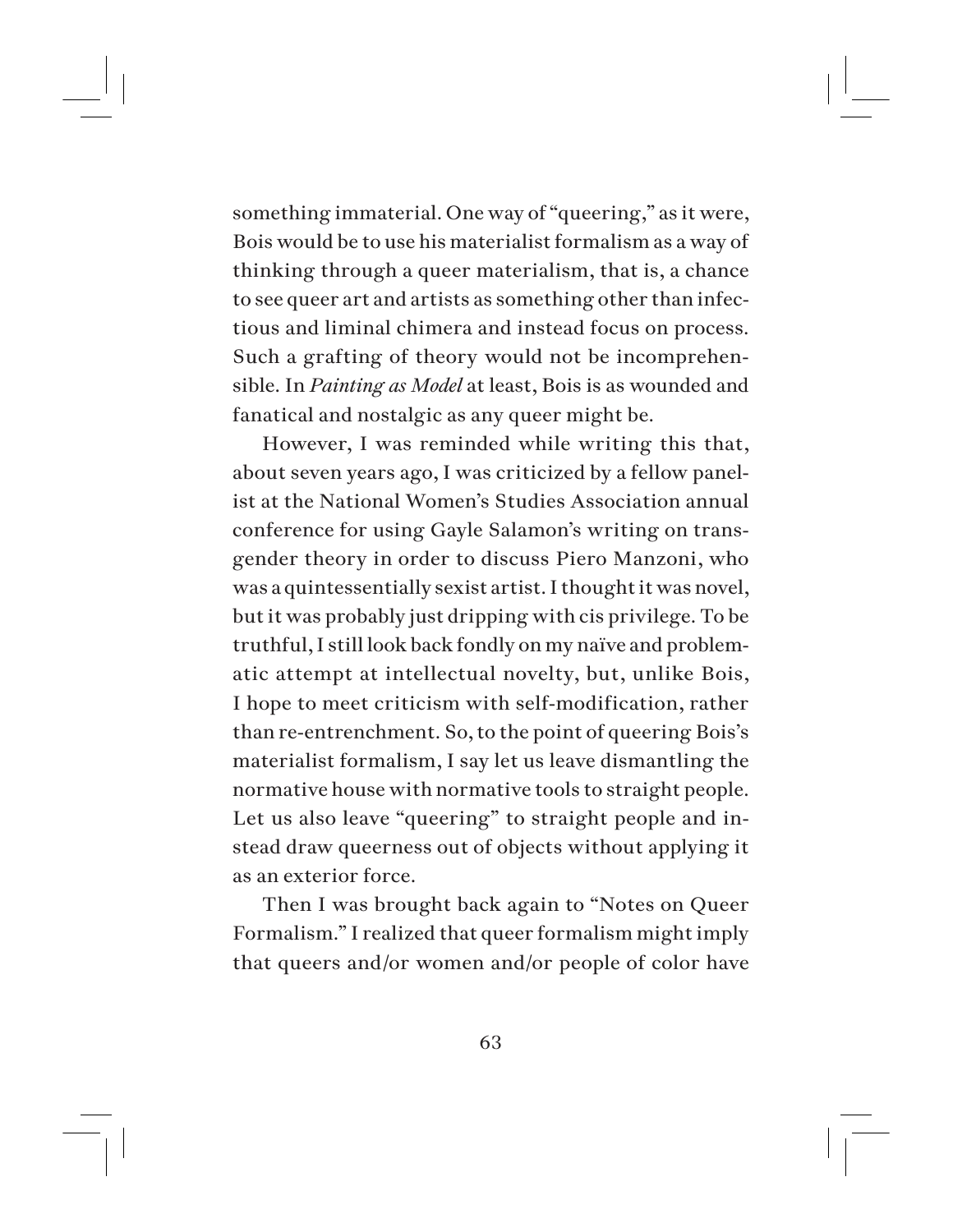not been theorizing a queer or materialist formalism this whole time—an erasure at the root of Bois's formalist materialism. The possibility of remarginalizing someone or something is always possible with neologisms. Additionally, queer abstraction (a related term theorized by David Getsy<sup>6</sup>) and queer formalism can fall prey to an ongoing fetishization of liminality that reduces queer theory and queer art history to a never-ending hunt for the clichés of in-betweenness, interdisciplinarity, antinarrativity, and being-beyond-all-categories. In any case, materialism or formalism are not enough, because inevitably they fetishize matter or arrangements of matter as somehow being prior to subjectivity, or they fetishize art history's methodology of formal analysis as being the truest and having the most explanatory power. Returning to Lankton, there may indeed be a materialist formalism, one of love, of flesh, of fractured-yetinsistently-present archives, but it is also not limited by narratives of materials or process. Moreover, her work is assuredly, insistently not abstract, and it seems that, in the wake of queer abstraction, we reluctantly have to return to figuration in some way without reducing it, for example, to the depoliticized base materialism brought to us secondhand by Bois and Rosalind Krauss.

You could say though that I have indeed neglected formalism in Lankton's work. In part that is because I wonder if it is possible at all to reconcile formalism with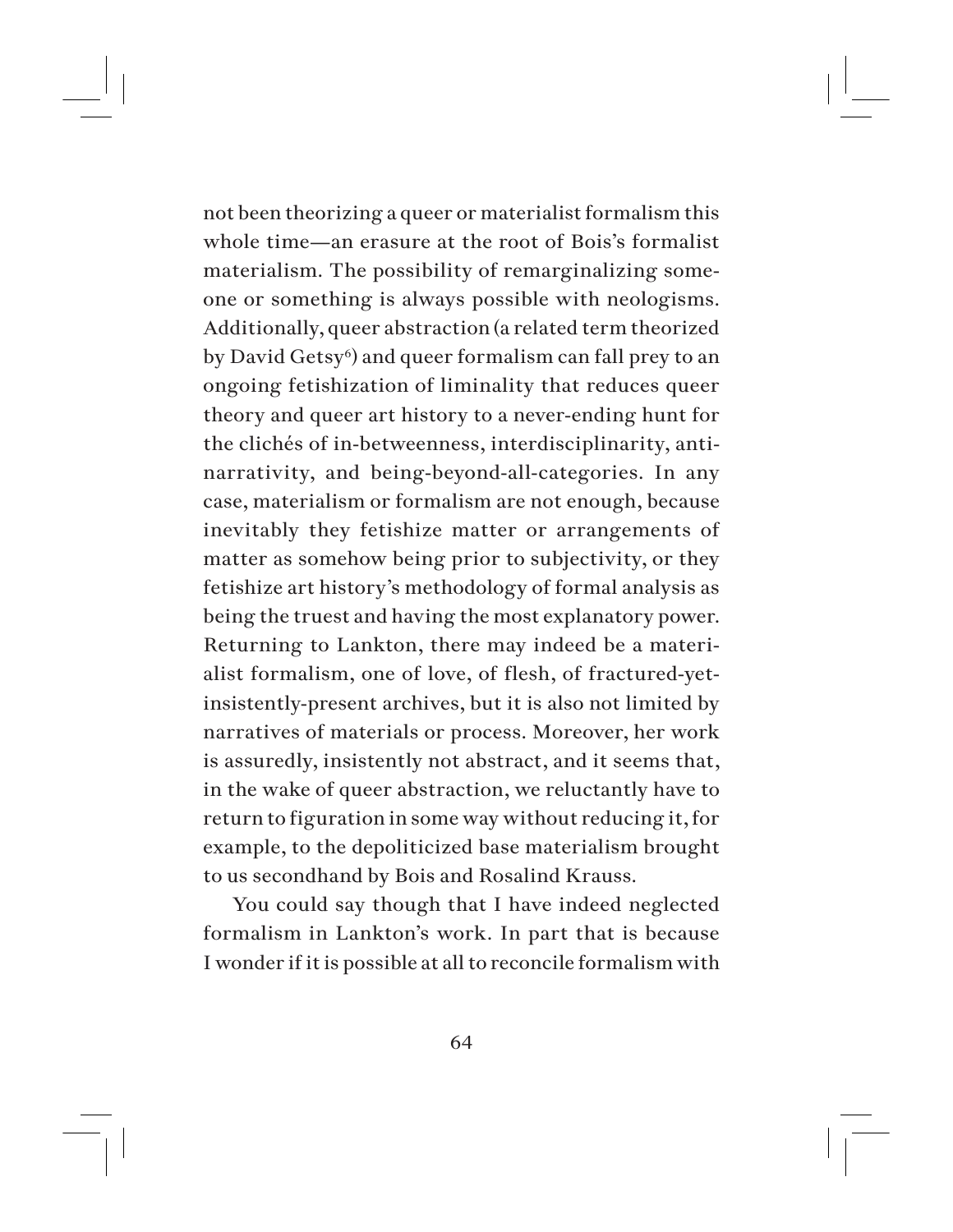queer bodies, especially trans ones, since the language of paranoia, exposure, and diagnosis that formal analysis carries with it seems inconsistent with the reparative aspects of queerness, especially in the case of Lankton, who seems vulnerable to a transphobic exposure, or a pathologizing art-historical postmortem. Still, even Eve Kosofsky Sedgwick was not postcritique, so a formal analysis we must have, but I will deflect it from Lankton's work onto a *representation* of her work instead, or perhaps her work that is not her work at all. Maybe queer formalism must always be a deflection or a reflection.

At the 1995 Whitney Biennial, Lankton was filmed in front of her work for community television. A guard asked her to step away from the art, and she had to inform him that she was, in fact, the artist. This act of misrecognition, now itself a misrecognition of sorts in its translation from film into video into YouTube, seems to me a performance of sorts. Its graininess, which, following Laura U. Marks, heightens the bodily nature, the tactility of the scene, seems to both confirm and conflict with not seeing Lankton, or not seeing her as an artist. She is so grainy, so hard to see, but for that exact reason she is there, scratching at the screen. Yet performance is not the right word, since this "is" Lankton. It is not a stage and it is not the performativity of language and it is not ironic or even earnest and it is not truth or fiction or parafiction. It is naked and it is sad and it is funny, and it is an